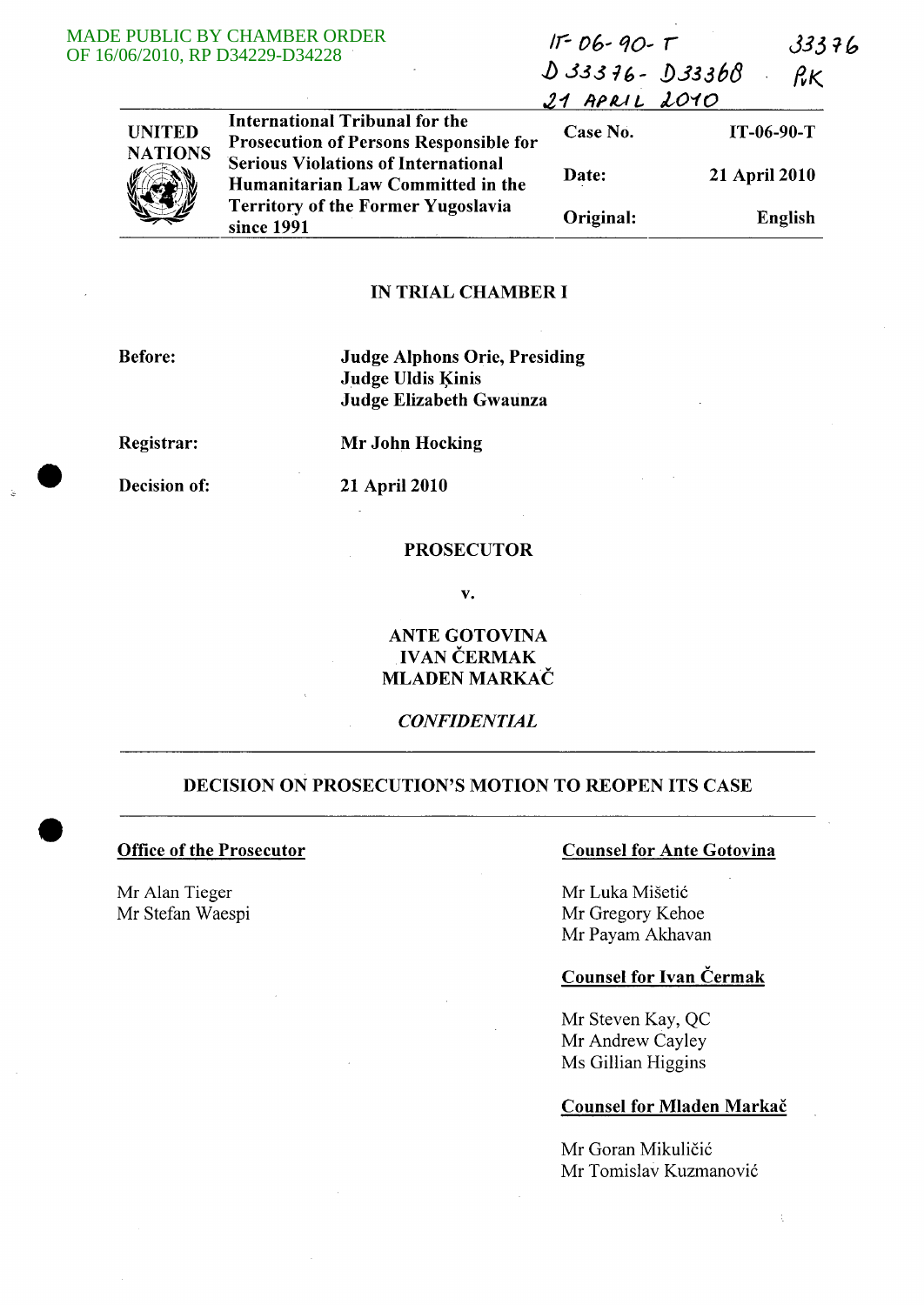**·e** 

•

#### **PROCEDURAL HISTORY**

1. On 1 March 2010, the Prosecution filed a motion ("Prosecution's Motion") to reopen its case-in-chief to call forensic technicians Jozo Bilobrk and Ivica Vrtičević to testify in relation to the clearing up of the bodies of Serb civilians killed in Grubori on 25 August 1995.<sup>1</sup> On 12 March 2010, the Prosecution made a further submission in support of its Motion which sought to modify it in two respects, first, that the Prosecution no longer sought to call Ivica Vrtičević, and second, that it sought to call Croatian police investigators Antonio Gerovac and Željko Mikulić.<sup>2</sup> The Prosecution seeks to call Bilobrk to testify, in particular, about a suggestion by Cermak or someone in Cermak's presence that guns be placed next to the bodies of Grubori victims to make it appear as though the victims had put up resistance.<sup>3</sup> The Prosecution seeks to call Gerovac and Mikulić to testify, in particular, that Bilobrk had, in their interview with him on 9 November 2009, specifically attributed to Cermak the statement about planting weapons.<sup>4</sup> The Chamber granted requests from the Čermak Defence and the Markač Defence for extensions of their word limits and deadlines for filing responses, and informed the parties accordingly through informal communications.<sup>5</sup> On 17 March 2010, the Cermak Defence filed a Consolidated Response, asking that the Prosecution's Motion and Further Submission be denied.<sup>6</sup> On 18 March 2010, the Markač Defence asked the Chamber to deny the Prosecution's Motion and also joined in Čermak's Consolidated Response.<sup>7</sup> On 22 March 2010, the Chamber granted a Prosecution request for leave to reply to the responses of the Cermak Defence and the Markac Defence, and informed the parties accordingly through an informal communication.<sup>8</sup> On 24 March 2010, the Prosecution replied to Čermak's Consolidated Response and Markac's Consolidated Response and reiterated its request to

Submission in Support of the Motion, 17 March 2010 ("Cermak's Consolidated Response"), paras 3-4, 43. 7 Defendant Mladen Markac's Consolidated Response to Prosecution's Motion to Re-open Its Case and Its Further Submission in Support of the Motion, 18 March 2010 ("Markac's Consolidated Response"), paras 3, 27-

28; Corrigendum: Defendant Mladen Markac's Consolidated Response to Prosecution's Motion to Re-open Its Case and Its Further Submission in Support of the Motion, 22 March 2010.

<sup>&</sup>lt;sup>1</sup> Prosecution's Motion to Reopen Its Case, 1 March 2010, paras 1-2, 5, 24.

<sup>2</sup> Prosecution's Further Submission in Support of Its Motion to Reopen Its Case, 12 March 2010 ("Prosecution's Further Submission"), paras 1-2, 10.

<sup>&</sup>lt;sup>3</sup> Prosecution's Motion, paras 2, 5-6, Confidential Appendix A; Prosecution's Reply, para. 9.

 $4$  Prosecution's Further Submission, paras 2, 4-5, Confidential Appendices A, D and E.

<sup>&</sup>lt;sup>5</sup> Ivan Čermak's Request to Exceed the Word Limit and for Extension of Time to File a Response, 11 March

<sup>2010 (</sup>granted on 12 March 2010); Defendant Mladen Markac's Request for Extension of Time to File Response, 12 March 2010 (granted on 15 March 2010).

 $6$  Ivan Čermak's Consolidated Response to the Prosecution's Motion to Reopen Its Case and Its Further

<sup>&</sup>lt;sup>8</sup> Prosecution's Request for Leave to Reply to Defendants Ivan Čermak and Mladen Markač's Consolidated Responses to the Prosecution's Motion to Reopen Its Case and Its Further Submission in Support of the Motion, 22 March 2010.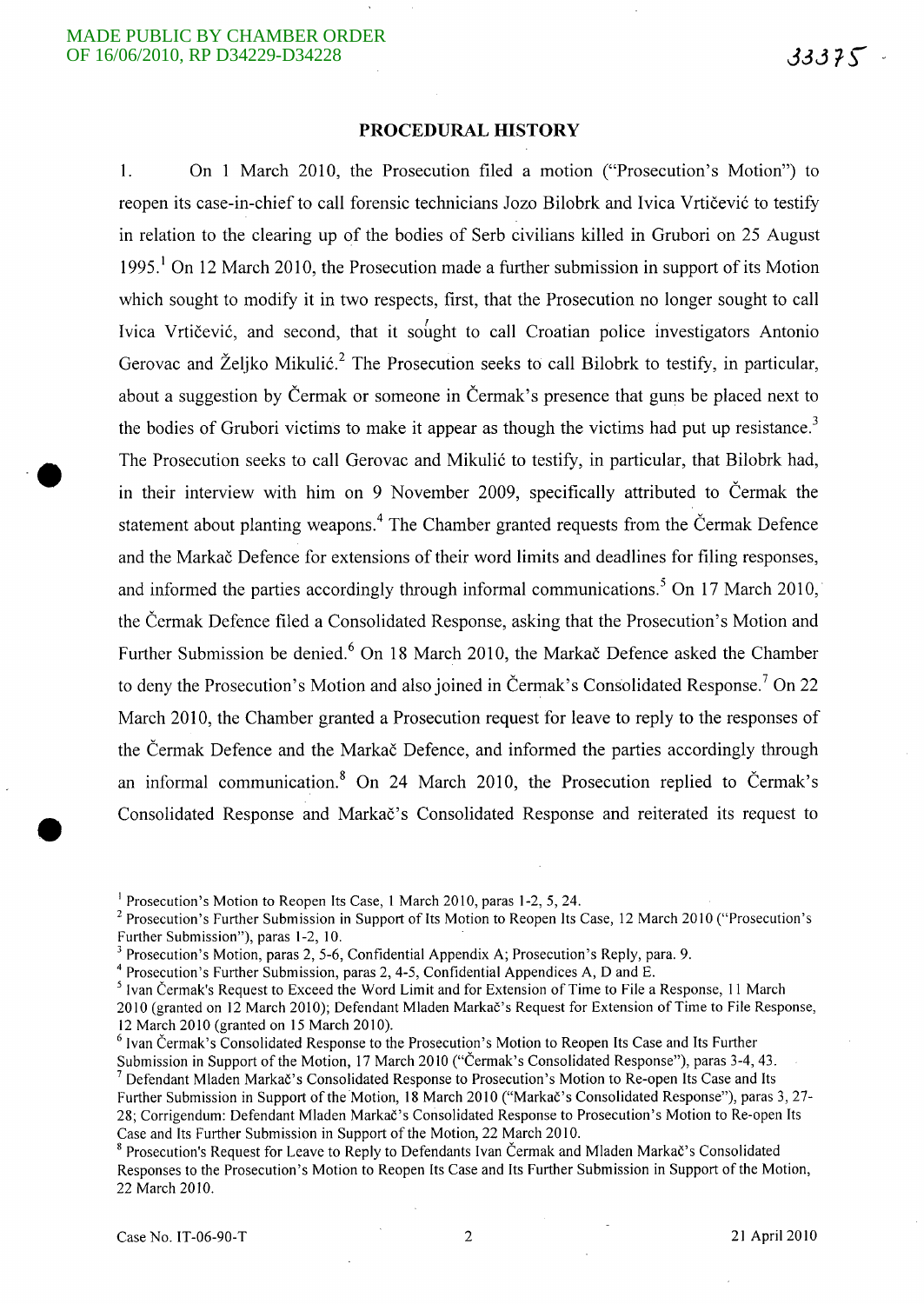reopen its case to present the evidence of Jozo Bilobrk, Antonio Gerovac and Željko Mikulić.<sup>9</sup> On 25 March 2010, the Chamber granted a request by the Cermak Defence for leave to surreply to the Prosecution's Reply.<sup>10</sup> On 29 March 2010, the Čermak Defence in its Surreply reiterated its request to the Chamber to deny the Prosecution's Motion.<sup>11</sup>

#### **SUBMISSIONS OF THE PARTIES**

## (i) *Submissions with regard ro reasonable diligence*

2. The Prosecution argues that the testimony of forensic technician Jozo Bilobrk constitutes fresh evidence and could not through reasonable diligence have been identified and presented at the time of the Prosecution's case-in-chief.<sup>12</sup> The Prosecution submits that it acted quickly and diligently after discovering this evidence in an Official Note of an interview with Bilobrk dated 9 November 2009, which was contained in an investigation file of over 800 pages that the Prosecution received from the Croatian authorities on 25 January 2010 ("Grubori file") in response to a Request for Assistance *("RP* A"). 13

3. The Prosecution submits that the following information in its possession regarding sanitation procedures after Operation Storm did not indicate that forensic technicians would be able to provide additional information on why Grubori victims' bodies were sanitised in the absence of any on-site investigation: (1) its interviews with high-level MUP personnel which indicated that the role of the forensic technicians was limited to documenting the collection and burial of the bodies in view of identification; (2) the minutes of a 7 August 1995 meeting of the Crime Police Sector Chiefs which indicated that the decision not to conduct on-site investigations of bodies collected on the terrain was a policy decision made at high levels of the MUP and not by forensic sanitation technicians; and (3) records compiled by forensic technicians during the sanitation of the Grubori hamlet on 27 August 1995 which indicated that sanitation in Grubori was conducted in the same manner as other sanitation

<sup>13</sup> Prosecution's Motion, paras 8-9, Confidential Appendix A; Prosecution's Further Submission, para. 7.

•

<sup>&</sup>lt;sup>9</sup> Prosecution's Reply to Defendants Ivan Čermak and Mladen Markač's Consolidated Responses to the Prosecution's Motion to Reopen Its Case and Its Further Submission in Support of the Motion and Submission of New Statement of Jozo Bilobrk, 24 March 2010 ("Prosecution's Reply"), paras 1, 15.

<sup>&</sup>lt;sup>10</sup> T. 27928-27929; Ivan Čermak's Request for Leave to Surreply to the Prosecution's Reply and Submission of 24 March 2010, 25 March 2010.

<sup>&</sup>lt;sup>11</sup> Surreply to Prosecution's Reply to Defendant's *(sic)* Ivan Čermak and Mladen Markač's Consolidated Response to Reopen Its Case and Its Further Submission in Support of the Motion and Submission of New Statement of Jozo Bilobrk, 29 March 2010 ("Čermak's Surreply"), para. 11.

<sup>&</sup>lt;sup>12</sup> Prosecution's Motion, paras 1-3.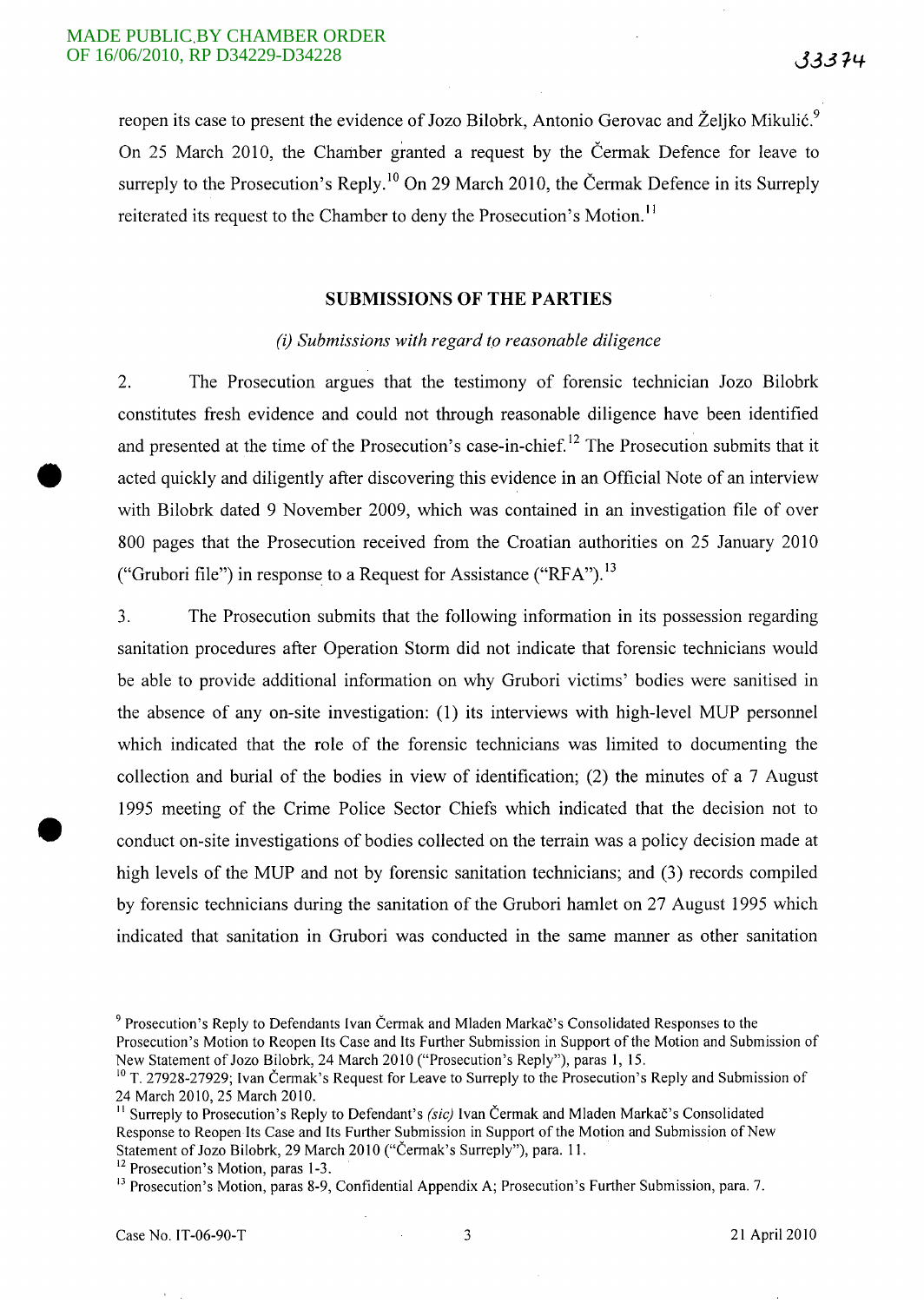exercises after Operation Storm.<sup>14</sup> The Prosecution further argues that if it had interviewed Bilobrk prior to 25 January 2010, he would probably not have revealed information about the planting of weapons at the crime scene, in particular since the Prosecution had no evidence which would have led it to ask such questions.<sup>15</sup> The Prosecution adds that none of the evidence it had gathered indicated that Cermak communicated with the forensic technicians involved in documenting the bodies in Grubori.<sup>16</sup> According to the Prosecution, it had thoroughly investigated the Grubori killings, interviewing approximately 60 persons in this regard. $17$ 

4. The Prosecution also argues that it could not have obtained the evidence of Gerovac and Mikulić with reasonable diligence before the Prosecution's Further Submission, as its probative value arose out of interviews that the Prosecution conducted on 3 and 4 March 2010 with Bilobrk, Vrtičević, Gerovac and Mikulić.<sup>18</sup> These interviews, the Prosecution further argues, were themselves a quick and diligent reaction to the information contained in the Grubori file.<sup>19</sup>

5. The Cermak Defence and Markac Defence ("Defence") argue that the Prosecution could have found and interviewed Jozo Bilobrk with reasonable diligence in time to present his evidence in its case-in-chief.<sup>20</sup> The Defence points out that the Prosecution's case theory has for a long time been that unlawful killings occurred in Grubori, that sanitation was used to cover up crimes, and that Cermak visited Grubori the day after the killings and participated in covering up those crimes.<sup>21</sup> It further points out that the Prosecution investigated and discovered evidence on the use of forensic technicians in sanitation, including in Grubori, and had information indicating that Bilobrk and Vrtičević were carrying out forensic work for the Zadar-Knin Police Administration at the time, including at Knin cemetery.<sup>22</sup> In this regard, the Markac Defence submits that the Prosecution's list of persons it interviewed in connection with the Grubori incident does not contain any forensic technicians.<sup>23</sup> The Čermak Defence

<sup>15</sup> Prosecution's Motion, para. 14; Prosecution's Reply, paras 3, 10.

<sup>19</sup> Prosecution's Further Submission, para. 7.

<sup>23</sup> Markač's Consolidated Response, para. 12. See also Čermak's Consolidated Response, paras 18, 21.

<sup>&</sup>lt;sup>14</sup> Prosecution's Motion, paras 3, 14; Prosecution's Reply, paras 2-8.

<sup>&</sup>lt;sup>16</sup> Prosecution's Motion, para. 14.

<sup>&</sup>lt;sup>17</sup> Prosecution's Motion, paras 14-16.

 $18$  Prosecution's Further Submission, paras 3, 7, Confidential Appendices A, B, D and E.

<sup>&</sup>lt;sup>20</sup> Čermak's Consolidated Response, paras 3-4, 17-22, 28; Markač's Consolidated Response, paras 3, 11, 13-16, 19,28; Cermak's Surreply, paras 1-5, 11.

<sup>&</sup>lt;sup>21</sup> Čermak's Consolidated Response, paras 14-16, 20, 23, 28; Markač's Consolidated Response, paras 15-16, 18; Cermak's Surreply, para. 2.

<sup>&</sup>lt;sup>22</sup> Čermak's Consolidated Response, paras 14, 20, 22, 24-28, 41, Confidential Annexes A and B; Markač's Consolidated Response, paras 11, 15-17; Cermak's Surreply, para. 2.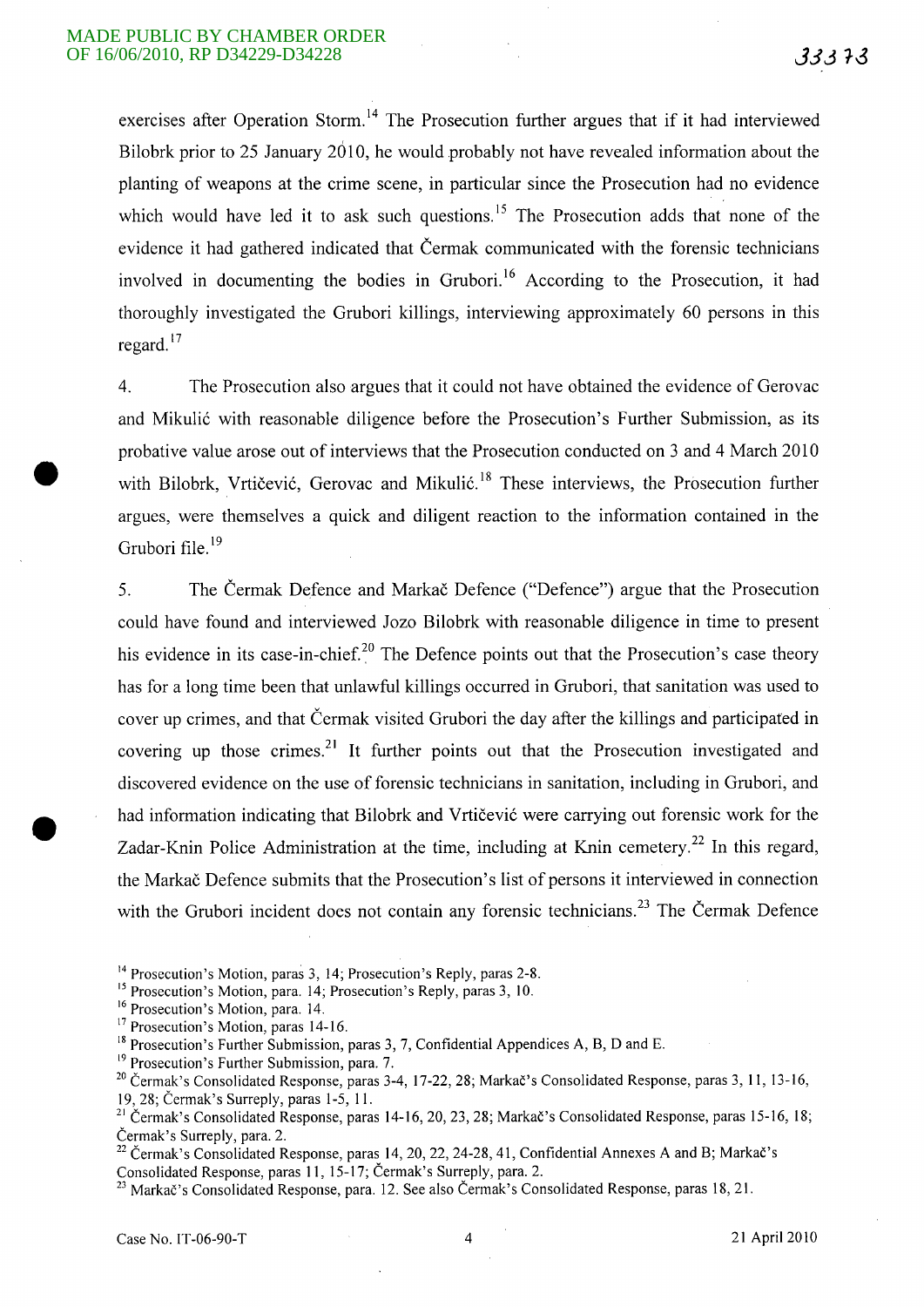notes that it is surprising that the Prosecution would not have interviewed members of sanitation teams whom they must have concluded were almost certainly present at the scene of crimes alleged in the indictment. 24 It further submits that if the Prosecution had interviewed Bilobrk and Vrtičević about crime sites such as Grubori, it would certainly have asked them questions about Cermak.<sup>25</sup>

# *(ii) Submissions with regard to probative value and fairness to the accused*

6. The Prosecution submits that the proposed evidence of Bilobrk is probative of Čermak and Markač's alleged role in concealing crimes committed by Special Police in Grubori and their alleged individual criminal responsibility through the mode of liability of joint criminal enterprise, as well as probative of allegations that Markač knew or had reason to know of Special Police crimes and failed to take measures to prevent or punish them.<sup>26</sup> The Prosecution submits that this evidence is probative even if the suggestion to place guns next to the bodies in Grubori is not ultimately attributed to Cermak as it would still indicate that Cermak was aware at the time of attempts to conceal crimes and did not object to them.<sup>27</sup> The Prosecution submits that the evidence of Gerovac and Mikulic will help resolve discrepancies that may arise between Bilobrk's testimony and prior statements, and thus is probative of the substance of those statements and not merely Bilobrk's credibility.<sup>28</sup>

7. Further, the Prosecution argues that a reopening of its case to present Bilobrk's evidence would not be unfair to the Accused, as the evidence relates to a discrete factual issue, is limited in quantity, has already been reviewed by the parties, and does not result in any shift in the Prosecution's case against the Accused.<sup>29</sup> The Prosecution contends that • calling the witnesses would only take a few days, result in minimal or no delay, and that the Accused would have several weeks to prepare if the witnesses were heard immediately after the final Chamber Witness. 3o

8. The Defence argues that reopening the Prosecution's case would cause prejudice to the Accused that would outweigh any probative value.<sup>31</sup> The Defence argues that any alleged probative value of Bilobrk's evidence is undermined by the following: (1) he gave varying

<sup>&</sup>lt;sup>24</sup> Čermak's Surreply, paras 2-3.

<sup>&</sup>lt;sup>25</sup> Čermak's Surreply, para. 4.

<sup>26</sup> Prosecution's Motion, paras 2, 17-20.

<sup>&</sup>lt;sup>27</sup> Prosecution's Reply, para. 13.

<sup>&</sup>lt;sup>28</sup> Prosecution's Further Submission, paras 4-5, 8; Prosecution's Reply, paras 11-12.

<sup>&</sup>lt;sup>29</sup> Prosecution's Motion, paras 3, 21-23.

<sup>&</sup>lt;sup>30</sup> Prosecution's Motion, paras 4, 21, 23; Prosecution's Further Submission, para. 8.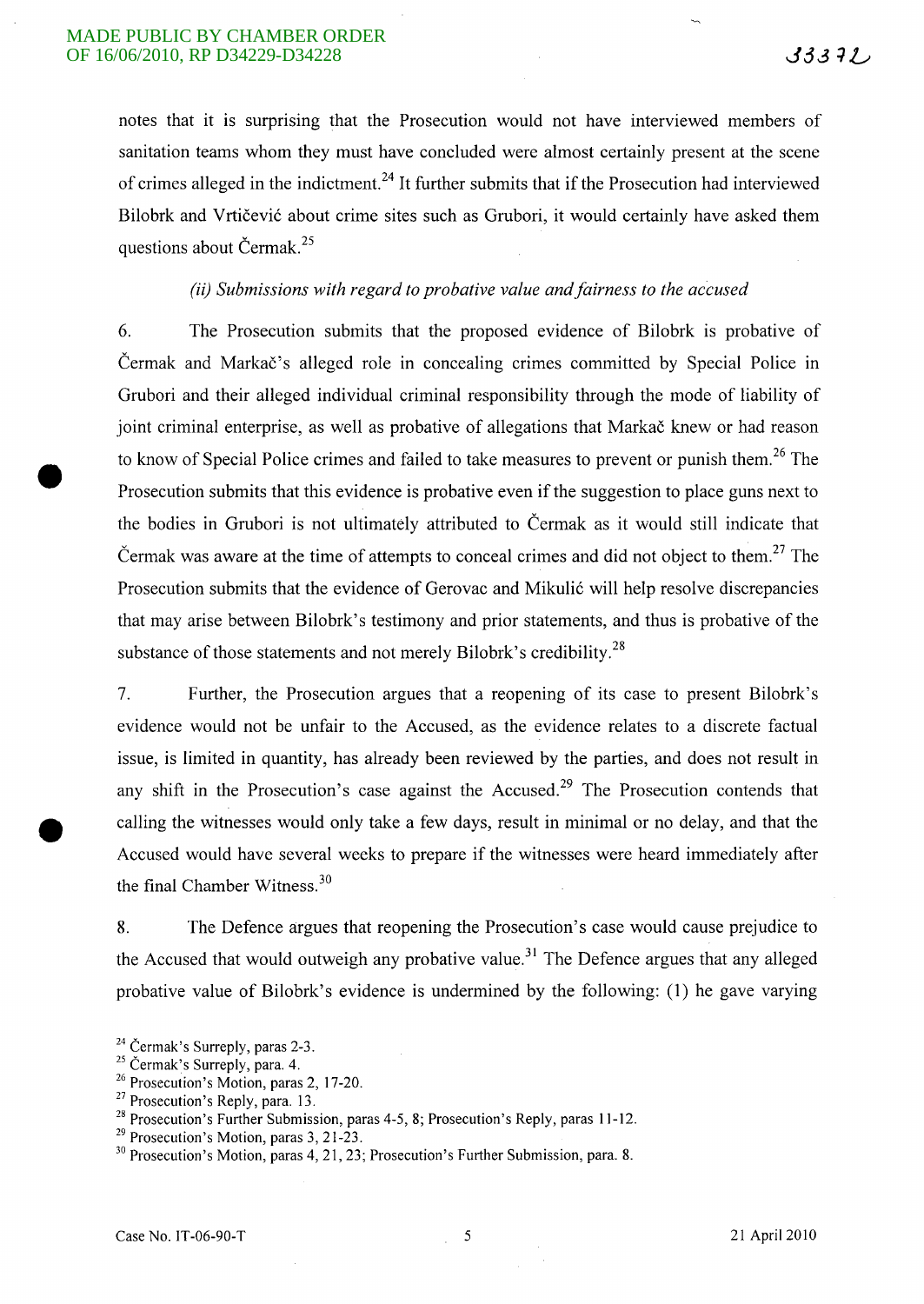accounts of what happened, the majority of which do not state that Cermak suggested the planting of guns at the crime scene; (2) Bilobrk resiled from the Official Note which contains that statement; (3) the first Croatian police interview with Bilobrk was conducted in the presence of Vrtičević; (4) Bilobrk did not sign or attest to the Official Notes that the Prosecution relies upon, as opposed to the statement taken by the Prosecution; and (5) he offered his statement about Cermak's supposed statement about planting weapons only after Croatian police officers had put to him that a senior official of the Ministry of Interior or Ministry of Defence had suggested that weapons be placed next to the bodies.<sup>32</sup> The Defence contends further that the probative value of calling as witnesses Gerovac and Mikulić is negligible as they will not be able to give evidence of the substance of the Grubori events, but will only be able to undermine the reliability of Bilobrk.<sup>33</sup> In addition, the Markac Defence submits that official notes are inherently flawed documents, unworthy of admission into evidence.<sup>34</sup>

9. With respect to fairness to the Accused, the Defence submits that the Prosecution's Motion has been filed after all parties have called their evidence and almost one year after the Prosecution closed its case.<sup>35</sup> The Defence argues that if the Prosecution's case were reopened, the Defence would need to thoroughly investigate the new evidence and possibly reopen their own cases, which would delay the trial.<sup>36</sup> Finally, the Defence argues that the evidence could, under the joint criminal enterprise alleged in the indictment, also be prejudicial to Ante Gotovina.<sup>37</sup>

# **APPLICABLE LAW**

10. According to the Appeals Chamber, when considering an application for reopening a case to allow for the admission of fresh evidence, a Trial Chamber should first determine whether the evidence could, with reasonable diligence, have been identified and presented in

<sup>&</sup>lt;sup>31</sup> Čermak's Consolidated Response, paras 29, 38; Markač's Consolidated Response, paras 3, 24; Čermak's Surreply, paras 8-9.

<sup>&</sup>lt;sup>32</sup> Čermak's Consolidated Response, paras 2-3, 33-37, 42; Markač's Consolidated Response, para. 24; Čermak's Surreply, paras 8-9.

<sup>&</sup>lt;sup>33</sup> Čermak's Consolidated Response, paras 3, 33-34, 37; Markač's Consolidated Response, para. 24; Čermak's Surreply, paras 6-8.

<sup>&</sup>lt;sup>4</sup> Markač's Consolidated Response, para. 24. See also Čermak's Consolidated Response, para. 35.

<sup>&</sup>lt;sup>35</sup> Čermak's Consolidated Response, para. 30; Markač's Consolidated Response, para. 22.

<sup>&</sup>lt;sup>36</sup> Čermak's Consolidated Response, paras 3, 31-32; Markač's Consolidated Response, para. 23.

<sup>&</sup>lt;sup>37</sup> Čermak's Consolidated Response, paras 39-40; Markač's Consolidated Response, para. 26.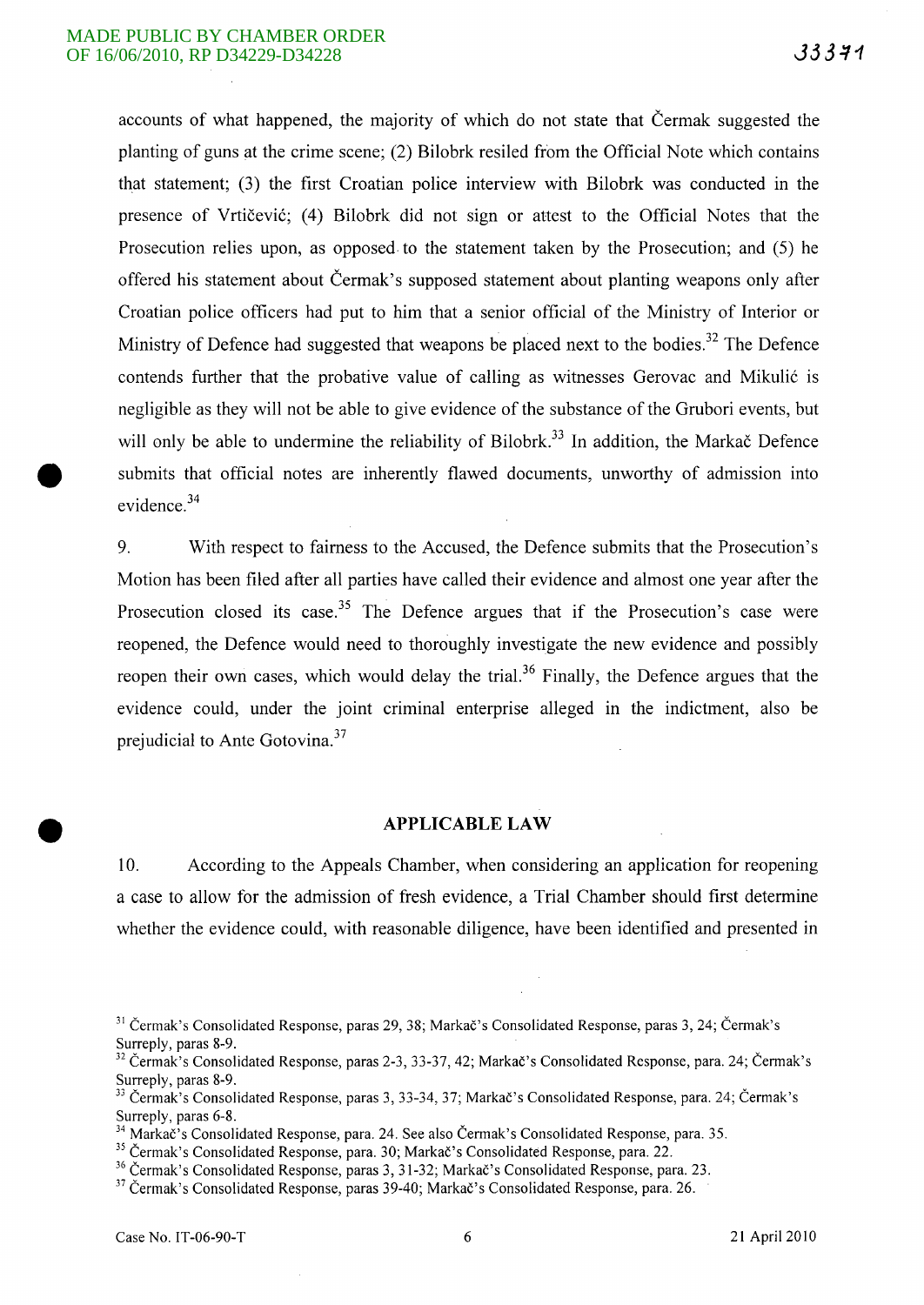the case-in-chief of the party making the application.<sup>38</sup> If not, the Trial Chamber has the discretion to admit it, and should consider whether its probative value is substantially outweighed by the need to ensure a fair trial.<sup>39</sup> When making this determination, the Trial Chamber should consider the stage in the trial at which the evidence is sought to be adduced and the potential delay that would be caused to the trial.<sup>40</sup>

#### **DISCUSSION**

## *(i) Reasonable diligence*

11. The Chamber notes that the dispute between the parties with regard to reasonable diligence turns on whether the Prosecution could have presented the evidence of Bilobrk during its case-in-chief. The Prosecution has explained why forensic technicians involved in sanitation in Grubori were not a promising lead in its investigations. The Chamber accepts that an investigation can take many possible .directions and that it is not possible to pursue all of them, particularly in a big and complex case such as the present one. It also accepts that despite extensive investigations of the Prosecution into the Grubori part of its case, there were previously no clear leads to the evidence now proposed by the Prosecution. In this regard, the Chamber notes that the parties have not identified any prior leads that would have put the Prosecution on notice of a suggestion to plant weapons in Grubori, or of the presence of Bilobrk in Grubori. The indication that Bilobrk was involved in sanitation work at Knin cemetery around the time of the sanitation of Grubori does not suffice in this regard, particularly in light of the number of persons involved in sanitation work. The Chamber therefore finds that the Prosecution could not, with reasonable diligence, have identified and presented in its case-in-chief the proposed evidence of Bilobrk. Considering the submissions of the Prosecution on its diligence with regard to Gerovac and Mikulic, and noting the absence of any Defence objections in this regard, the Chamber further finds that the Prosecution could not, with reasonable diligence, have identified and presented in its case-inchief the proposed evidence of Gerovac and Mikulic.

<sup>&</sup>lt;sup>38</sup> Prosecutor v. Delalić, Mucić, Delić and Landžo, Case No. IT-96-21A, 20 February 2001, para. 283.

<sup>&</sup>lt;sup>39</sup> Ibid., with reference to Rule 89 (D) of the Tribunal's Rules of Procedure and Evidence.

 $40$  Ibid., paras 280, 283, 290.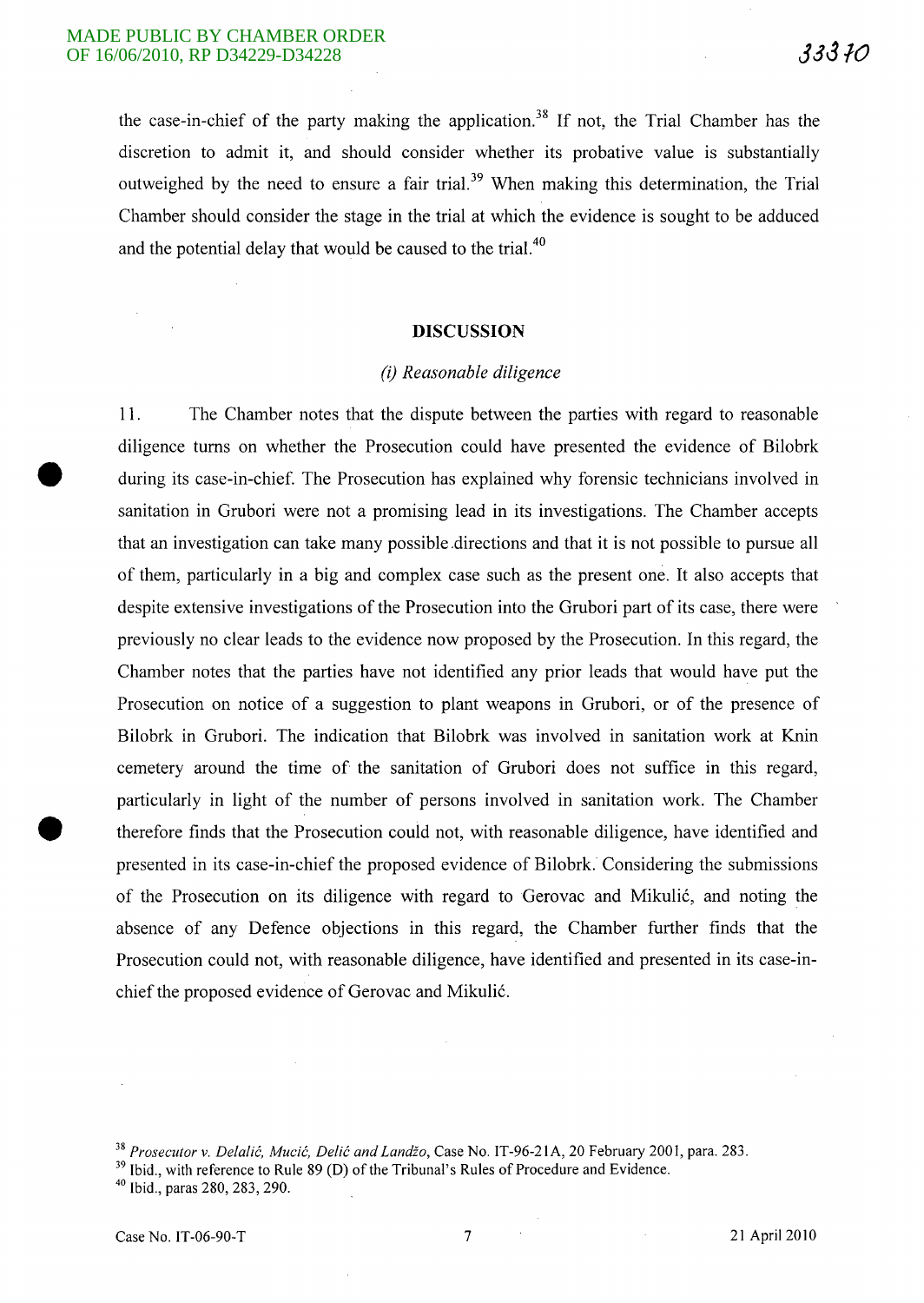# *(ii) Probative value and fairness to the accused*

12. The Chamber first notes that the proposed evidence could not be probative if it were irrelevant to the Indictment. The Prosecution's submissions with regard to the relevance of the proposed evidence to certain allegations 'made in the Indictment were not contested by the Defence. The Chamber agrees with the Prosecution that the proposed evidence would be relevant, for instance, to the allegations of investigative failures contained in paragraph 17 (e) of the Indictment. The Chamber further notes that the Prosecution's Motion is for three witnesses to testify before the Chamber, not to tender any witness statements or interview notes into evidence.<sup>41</sup> The Chamber will therefore focus here on the anticipated probative value of the live testimony of the proposed witnesses. As for Bilobrk, he could provide direct testimony of efforts and/or intent to conceal crimes allegedly committed in Grubori. The Chamber is not persuaded by the arguments of the Defence concerning problems with the probative value of his anticipated testimony. In this regard, the Chamber notes in particular the following: (1) Bilobrk's live testimony could help clarify the varying accounts of what he is reported to have stated; (2) there is no indication before the Chamber that Vrtičević witnessed the alleged statement about planting weapons or that he was present at the interview with Bilobrk dated 9 November 2009 in which Bilobrk apparently first mentioned it;  $(3)$  nor has the Chamber received any indication that Gerovac and Mikulić suggested the name of Čermak to Bilobrk, and they could in any event be asked questions in court about that. The Chamber considers that hearing the testimony of all three proposed witnesses would assist in clarifying these matters. The Chamber also notes that the proposed evidence relates to a topic, the events in Grubori in late August 1995, on which the Chamber has specifically called a number of witnesses to testify. The Chamber finally notes that the proposed evidence is substantially different from evidence previously admitted and could have significant bearing on the individual criminal responsibility of the Accused.<sup>42</sup>

13. As for the fairness to the Accused, the Prosecution's Motion was filed at an advanced stage of the trial proceedings. The Chamber will in that regard focus on the prejudicial consequences for the Accused. The relevant arguments of the Defence turn on the potential delay that would be caused to the trial. Under Article 21 (c) of the Tribunal's

 $41$  This does not prejudge any decision of the Chamber with regard to admission into evidence of any documents that any party might tender in this regard.

<sup>42</sup> See *Prosecutor* v. *Slobodan Milosevic,* Case No. IT -02-54-T, Decision on Application for a Limited Re-Opening of the Bosnia and Kosovo Components of the Prosecution Case with Confidential Annex, 13 December 2005, para. 37.